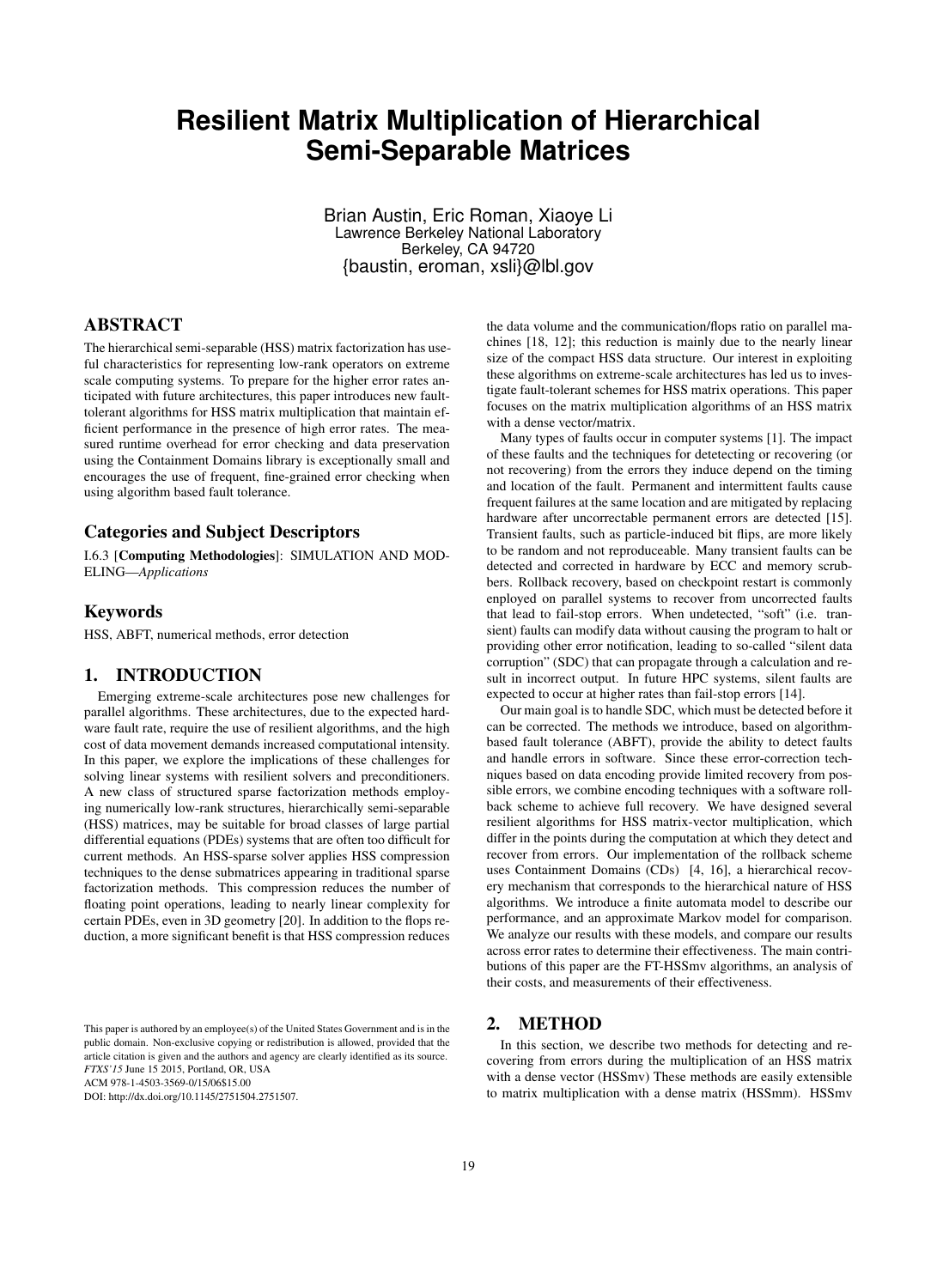and HSSmm are indispensable operations when HSS factorization is used as a preconditioner in iterative solvers. HSSmv and HSSmm are also used in the randomized sampling algorithm for HSS construction [11]. In section 2.1, we discuss the advantages and disadvantages of resilience by preserving data to safe storage relative to methods based on checksum encoding. We review the HSS factorization and an HSSmv algorithm for matrix-vector multiplication in section 2.2, followed by a description of resilient HSSmv algorithms: FT-HSSmv by preservation-restoration in section 2.3 and FT-HSSmv by encoding in section 2.4.

# 2.1 Models for algorithm-based fault tolerance

We focus on two different FT schemes for these algorithms: one is based on preservation-restoration, and the other is based on checksum encoding.

Preservation-restoration consists of the following components:

- Preservation: Select uncorrupted data to preserve in a "safe" store.
- Detection: During computation, check for violations of expected invariants.
- Recovery: When errors are detected, restore the correct data from the store, and rollback the computation to the last correct stage.

Preservation methods enjoy generality. They can be applied to any algorithmic structure, but they require a safe store. The safe store may fail, but store must be available for recovery. A fault detected by the preservation method must not cause a failure of the safe store. Several software packages implement a safe store. In our work, we use Containment Domains (CDs) [16]. Zheng [21] uses GVR [17]. We chose CDs because they provide a composable, hierarchical means for preservation, as well as local recovery. This matches well with the nature of our hierarchical algorithms, our applications, and the deep hierarchies expected in future exascale platforms.

Checksum encoding matrices, introduced by Huang and Abraham [6], consists of the following components:

- Encoding: Additional (redundant) data is added in some form of encoding.
- Processing: Redesign of algorithm to operate on encoded data.
- Detection: Check the encoded data for errors.
- Recovery: Correct identified errors from the encoding information.

This technique is used in FT-ScaLAPACK [19], for dense matrix operations, such as MM, LU and QR factorization.

Checksum encoding methods provide self-recovery — the (computed) encoded data provides sufficient information for error dection and correction. There is no need for a safe store, therefore no other software support is required. The main drawback of these approaches is that only limited error patterns can be corrected. For example, in Huang's MM row/column checksum scheme, only one error per row or column can be corrected. In some cases, the algorithm can detect more errors, but cannot recover. In order to tolerate more errors, more encoded data is needed, which may be costly both in memory and in runtime. A second drawback is that the checksum encoding, detection and recovery methods are specific to particular algorithms. A new FT scheme needs to be designed and proved mathematically for each new operation.



Figure 1: HSS representation of A, HSS tree

#### 2.2 HSS matrix-vector multiplication: HSSmv

The HSS structure of a matrix A can be represented as a recursive structure through a telescoping factorization [11]:

$$
A^{(0)} = B^{(0)} \tag{1}
$$
\n
$$
A^{(0)} = B^{(0)} \tag{2}
$$

$$
A^{(l)} = U^{(l)} A^{(l-1)} (V^{(l)})^* + B^{(l)}, l = 1, 2, \dots, L - 1
$$
\n(2)

$$
A \approx A^{(L)} = U^{(L)} A^{(L-1)} (V^{(L)})^* + D^{(L)}, \tag{3}
$$

where the matrices  $U^{(l)}$ ,  $V^{(l)}$  and  $B^{(l)}$  are block diagonal matrices at each level  $l$ . The superscript  $l$  refers to the level number in the recursion. We will omit it in writing when there is no ambiguity in the context. The number of levels,  $L$ , is a tunable parameter. The recursive structure is illustrated in Figure 1, which shows how matrix A is partitioned. The  $\{U, V, B\}$  generators at each level of the partition are associated with the HSS tree nodes on the right. At the l-th level, there are  $2^l$  nodes in the HSS tree ( $l = 0$  at the root). We use  $U_{\tau}^{(l)}$  to denote one of the diagonal blocks of  $U^{(l)}$  associated with node  $\tau$  at level l of the tree. Thus,  $U^{(l)} = diag(U_1^{(l)},..., U_{2^l}^{(l)})$ . This is similarly defined for block diagonal matrices  $V^{(l)}$  and  $B^{(l)}$ .

One key advantage of the HSS structure over other non-hierarchical structures is the use of *nested bases*. That is, at any intermediate node  $\tau$  in the HSS tree, the actual basis  $U_{\tau}^{\text{big}}$  is not stored explicitly, but only represented as the unevaluated product of the bases of the children ( $\nu_1$  and  $\nu_2$ ) and the node  $\tau$ 's (small) basis  $U_\tau$ , as follows:

$$
U_{\tau}^{\text{big}} = \begin{bmatrix} U_{\nu_1}^{\text{big}} & 0 \\ 0 & U_{\nu_2}^{\text{big}} \end{bmatrix} U_{\tau} \equiv \begin{bmatrix} U_{\nu_1}^{\text{big}} R_{\nu_1} \\ U_{\nu_2}^{\text{big}} R_{\nu_2} \end{bmatrix},
$$
 (4)

where  $U_{\tau}$  is written as  $[R_{\nu_1} R_{\nu_2}]^T$ . In this notation, only the basis matrix  $U_{\tau}$  without superscript "big" is explicitly stored. Here,  $R_{\nu_1}$ and  $R_{\nu_2}$  are the two (stored) components of the basis matrix  $U_{\tau}$ , each of which is of size  $r \times r$ , with r being the numerical rank of the block. For simplicity of the cost analysis in this paper, we use the maximum rank of all the blocks, which is called *HSS-rank*. Our code allows for variable ranks with different blocks [12].

With this hierarchical, unevaluated product representation, the stored basis matrices are asymptotically smaller than  $U_{\tau}^{\text{big}}$ , and the compression results at the children are reused at the parent node, hence also reducing operation count asymptotically.

Our HSS construction algorithm uses randomized sampling and the Interpolative Decomposition, which is an efficient way to obtain a low-rank approximation of the form  $A_{\nu_1,\nu_2} \approx U_{\nu_1} B_{\nu_1,\nu_2} V_{\nu_2}^*$  for each off-diagonal block. The number of sampling (random) vectors needs to be slightly larger than the maximum rank r, e.g.,  $r + 10$ is sufficient, see [11] for details. The implementation we use is from [12], where an adaptive algorithm was developed when  $r$  is not known *a priori*.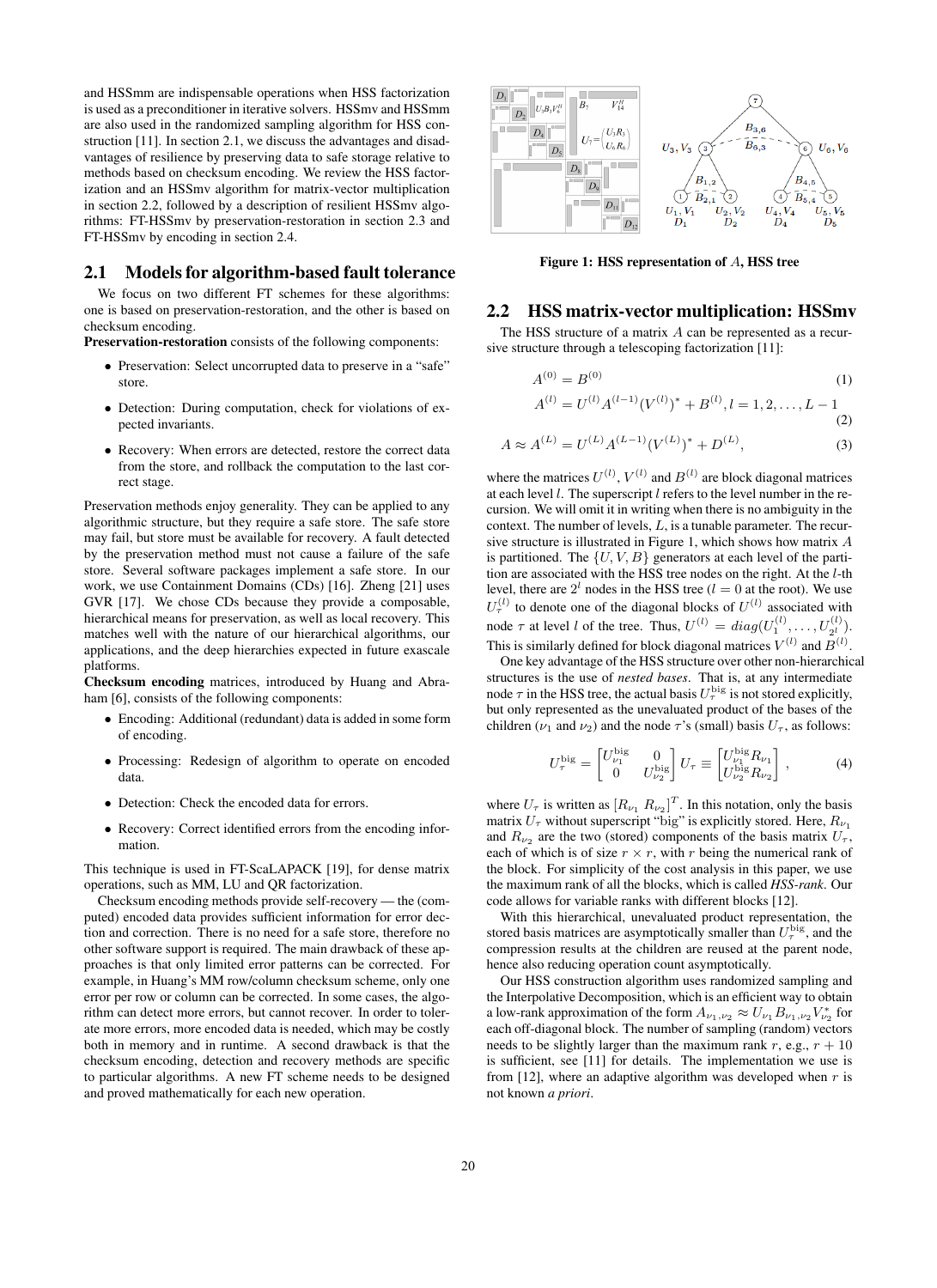Algorithm 1 HSSmv—multiplication of an HSS matrix with a dense vector.

**Input:** all generators  $U_{\tau}$ ,  $V_{\tau}$ ,  $B_{\nu_1,\nu_2}$ , and  $D_{\tau}$  of an HSS matrix  $A$ , a dense vector x.

**Output:**  $b = Ax$ .

1. For every leaf node  $\tau$ , calculate

$$
\tilde{x}_{\tau} = V_{\tau}^* x(I_{\tau}) \tag{5}
$$

2. Looping over all non-leaf nodes  $\tau$ , from finer to coarser, calculate

$$
\tilde{x}_{\tau} = V_{\tau}^* \left[ \begin{array}{c} \tilde{x}_{\nu_1} \\ \tilde{x}_{\nu_2} \end{array} \right] \tag{6}
$$

3. For the root node  $\tau$ , compute

$$
\left[\begin{array}{c}\tilde{b}_{\nu_1} \\ \tilde{b}_{\nu_2}\end{array}\right] = \left[\begin{array}{cc}0 & B_{\nu_1,\nu_2} \\ B_{\nu_1,\nu_2} & 0\end{array}\right] \left[\begin{array}{c}\tilde{x}_{\nu_1} \\ \tilde{x}_{\nu_2}\end{array}\right]
$$

4. Looping over all non-leaf nodes  $\tau$ , from coarser to finer, calculate

$$
\begin{bmatrix}\n\tilde{b}_{\nu_1} \\
\tilde{b}_{\nu_2}\n\end{bmatrix} = \begin{bmatrix}\n0 & B_{\nu_1,\nu_2} \\
B_{\nu_1,\nu_2} & 0\n\end{bmatrix} \begin{bmatrix}\n\tilde{x}_{\nu_1} \\
\tilde{x}_{\nu_2}\n\end{bmatrix} + U_{\tau} \tilde{b}_{\tau}\n\tag{7}
$$

where  $\nu_1$  and  $\nu_2$  are the children of  $\tau$ .

5. For every leaf node  $\tau$ , calculate

$$
b(I_{\tau}) = U_{\tau} \tilde{b}_{\tau} + D_{\tau} x(I_{\tau}). \tag{8}
$$

Using the HSS structure of A, the product  $b = Ax$  can be evaluated with Algorithm 1. The procedure involves one pass up the tree, multiplying the  $V$  generators, followed by one pass going down the tree, multiplying the  $\{U, B\}$  generators. The computational complexity of HSSmv is  $\mathcal{O}(nr)$  [11].

In the following two subsections, we describe our approaches to making Algorithm 1 resilient to failures. We expect the HSSmv algorithm to be used repeatedly in an iterative solver. Errors may occur in this long stretch of computation.

We make the following assumptions in our ABFT algorithms:

- The HSS construction is computed correctly.<sup>1</sup>
- Checksums are computed correctly at the initial stage.<sup>2</sup>
- During computation, both matrix data and checksums are susceptible to SDC.

### 2.3 FT-HSSmv via preservation-restoration

When using the preservation-restoration model two questions need to be answered: (1) What data must be preserved? Our objective is to protect against SDC in the HSS matrix, so we preserve all the  $U, V, B$  and  $D$  blocks of the HSS tree. The meta-data associated with the tree is much smaller than the data and therefore less likely to be effected by uniformly distributed errors, so we chose not to preserve the HSS meta-data. (2) What invariant conditions can we check? All of our algorithms rely on the invariance of matrix multiplication with respect to associativity. In particular, for any two vectors p and q,  $(p^*A)q = p^*(Aq)$ . For dense matrices, the methods of Huang and Abraham [6] can be applied directly. For HSS matrices, we introduce related checksum tests that can be verified at different stages of the HSSmv algorithm. By including or excluding some intermediate tests, we can explore the trade-offs between overhead costs for checking and preservation and errorinduced costs for restoration and error correction. Below, we describe the checksum tests and associated costs of coarse, medium and fine-grained error checking algorithms.

#### *2.3.1 Coarse-grained approach*

In this approach, we perform correctness checking only at the end of Algorithm 1. To prepare for coarse-grained checking, we precompute a checksum vector  $c^* = e^*A$  immediately after the HSS construction, where  $e$  is a vector of all ones. The procedure for computing  $c$  is a simple adaptation of HSSmy in Algorithm 1 in which we sweep through the telescope factorization from left to right. At the end of the calculation (following Step 5), we check that  $c^*x = e^*b$ . If this is not satisfied, we restore the entire HSS matrix, (i.e., all the  $\{U, V, B, D\}$  generators), and restart the algorithm from Step 1.

The memory overhead for this coarse-grained error check is small we need only one vector  $c$  of size n. The drawback is the long time to recover from errors; this is especially important on systems with high error rates.

#### *2.3.2 Medium-grained approach*

The medium-grained approach adds two checks to the coarsegrained version. The two additional checks verify that the intermediate quantities  $\tilde{x}_{\tau}$  are computed correctly and are performed after Step 1 and Step 2 of Algorithm 1 respectively.

The checksums used to validate  $\tilde{x}_{\tau}$  are based on the observation that

$$
\tilde{x}^{(l)} = V^{(l)*} \dots V^{(L-1)*} V^{(L)*} x = V^{(l)*} \tilde{x}^{(l+1)},
$$

where  $\tilde{x}^{(l)}$  is the concatenation of all  $\tilde{x}_{\tau}$  on level of the HSS tree. Suppose we introduce a weight vector  $w$ . (In practice,  $w$  can be a vector of all ones.) We pre-compute the intermediate *check vectors* at each level l:

$$
\tilde{w}^{(l)*} = w^* V^{(0)*} \dots V^{(l-1)*} = \tilde{w}^{(l-1)*} V^{(l-1)*} \tag{9}
$$

By associativity of multiplication, we obtain the following *invariant condition* for any level l:

$$
\tilde{w}^{(l)*}\tilde{x}^{(l)} = (w^*V^{(0)*}\dots V^{(l-1)*})(V^{(l)*}\dots V^{(L)*}x)
$$

$$
= (w^*V^{(0)*}\dots V^{(l-1)*}V^{(l)*}\dots V^{(L)*})x
$$

$$
= \tilde{w}^{(L+1)*}x = \sum_{\tau} \tilde{w}^{(L+1)*}_{\tau}x_{\tau}
$$

Furthermore, a partial  $w-x$  checksum holds for a subset of nodes:

$$
\tilde{w}_{\tau}^{(l)*}\tilde{x}_{\tau}^{(l)} = \sum_{\nu \in \text{descendants of }\tau} w_{\nu}^{(l')*}\tilde{x}_{\nu}^{(l')}, \text{ for some } l' > l.
$$

Note that the sum over  $\nu$  is not over all descendents of  $\tau$ , but only a set of descendants at the same level  $l'$ .

Algorithm 2 is the medium-grained FT HSSmv algorithm. The text in blue highlights the error detection/recovery procedures. After Steps 1 and 2, the checks are performed using the precomputed check vectors  $\tilde{w}$ . The third check, after Step 5, uses the precomputed c check vector introduced for the coarse algorithm.

Memory is needed for the check vectors  $\tilde{w}$  at all levels of the HSS tree. Denote  $r$  as the HSS-rank, and  $b$  as the block size at the finest level partition. At each level *l*, there are  $2<sup>l</sup>$  vectors of size *r* each. The memory required for the check vectors is:

$$
r\sum_{l=1}^{L} 2^{l} \approx r2^{L+1} = 2rn/b.
$$

<sup>&</sup>lt;sup>1</sup>Interpolative decomposition is also susceptible to errors. We intend to design FT algorithms for HSS construction in our future work.

<sup>&</sup>lt;sup>2</sup>The checksum encoding scheme in section 2.4 could be used to justify this assumption.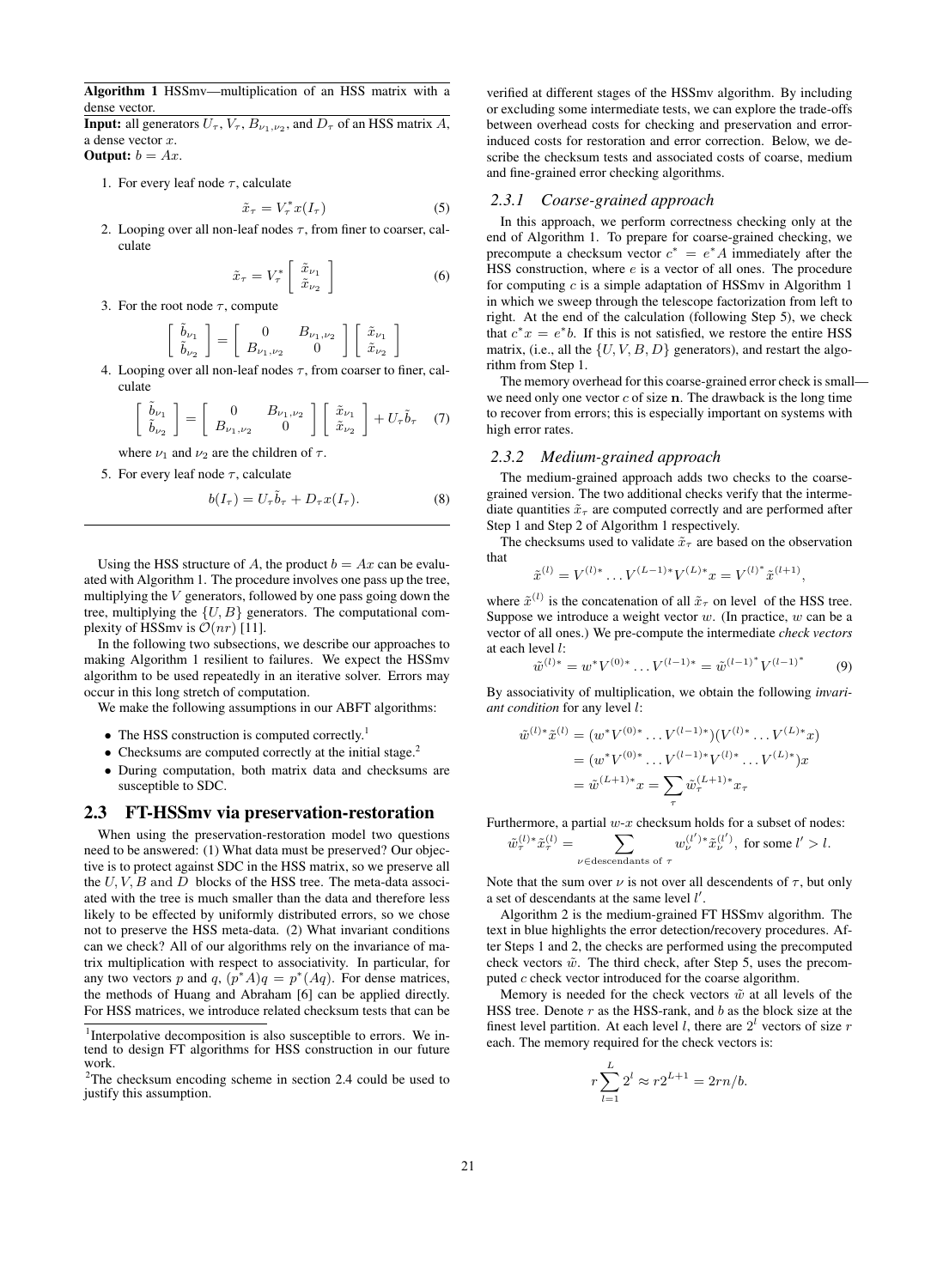Algorithm 2 FT-medium-HSSmv: HSSmv with error detection/recovery at leaves and root.

#### Input:

- all generators  $U_{\tau}$ ,  $V_{\tau}$ ,  $B_{\nu_1,\nu_2}$ , and  $D_{\tau}$  of HSS matrix A,
- a dense vector  $x$ ,
- precomputed checksum vector  $c^* = e^* A$  and the weighted check vectors  $\tilde{w}^{(l)}$  in Eqn. (9).

Output:

- $\bullet$   $b = Ax$ . Errors are recovered after the leaf-node calculations, after the root-node calculation, and after the final calculation.
- 1. For every leaf node  $\tau$ , calculate

$$
\tilde{x}_{\tau} = V_{\tau}^* x(I_{\tau}) \tag{10}
$$

$$
p_{\tau} = \tilde{w}_{\tau}^{(L+1)^*} x_{\tau}, \quad q_{\tau} = \tilde{w}^{(L)^*} \tilde{x}_{\tau}.
$$

If  $p_{\tau} \neq q_{\tau}$  then restore  $V_{\tau}$  for all leaves and return to step 1.

2. Looping over all non-leaf nodes  $\tau$ , from finer to coarser, calculate

$$
\tilde{x}_{\tau} = V_{\tau}^* \left[ \begin{array}{c} \tilde{x}_{\nu_1} \\ \tilde{x}_{\nu_2} \end{array} \right] \tag{11}
$$

At root  $\tau$ , compute  $p_{\tau} = \tilde{w}_{\tau}^{(L+1)^*} x_{\tau}$ ,  $q_{\tau} = \tilde{w}^{(1)^*} \tilde{x}_{\tau}$ .

If  $p_{\tau} \neq q_{\tau}$  then restore  $V_{\tau}$  for all non-leaf nodes and return to step 2.

3. For the root node  $\tau$ , compute

$$
\left[\begin{array}{c}\tilde{b}_{\nu_1} \\ \tilde{b}_{\nu_2}\end{array}\right] = \left[\begin{array}{cc}0 & B_{\nu_1,\nu_2} \\ B_{\nu_1,\nu_2} & 0\end{array}\right] \left[\begin{array}{c}\tilde{x}_{\nu_1} \\ \tilde{x}_{\nu_2}\end{array}\right]
$$

4. Looping over all non-leaf nodes  $\tau$ , from coarser to finer, calculate

$$
\begin{bmatrix}\n\tilde{b}_{\nu_1} \\
\tilde{b}_{\nu_2}\n\end{bmatrix} = \begin{bmatrix}\n0 & B_{\nu_1,\nu_2} \\
B_{\nu_1,\nu_2} & 0\n\end{bmatrix} \begin{bmatrix}\n\tilde{x}_{\nu_1} \\
\tilde{x}_{\nu_2}\n\end{bmatrix} + U_{\tau} \tilde{b}_{\tau} \quad (12)
$$

where  $\nu_1$  and  $\nu_2$  are the children of  $\tau$ .

5. For every leaf node  $\tau$ , calculate

$$
b(I_{\tau}) = U_{\tau}\tilde{b}_{\tau} + D_{\tau}x(I_{\tau}). \tag{13}
$$

Let  $c^* = e^*A$  be the precomputed checksum vector. If  $c^*x \neq e^*b$  then restore  $U_\tau$  and  $B_{\nu_1,\nu_2}$  for all nodes and return to Step 3.

In addition, a vector of size  $n$  is needed to store the column checksum vector  $c = e^* A$ . Therefore, the total storage required for the medium-grained approach is  $n + 2rn/b$ .

#### *2.3.3 Fine-grained approach*

In the fine-grained approach, we verify correctness of the matrixvector product for each operation involving the  $\{U, V, B\}$  generators. To do so, we associate a column checksum vector with each block, e.g.,  $e^*U_\tau$ . During the matrix-vector multiply operation, after we compute each product  $U_\tau x$ , we test the invariant condition  $(e^*U_\tau)x = e^*(U_\tau x)$ . If this is not violated, the  $U_\tau$  block is restored, and the computation is repeated.

The storage used by the checksum vectors can be calculated as follows. Additional storage is required for each matrix  $\{U, V, B, D\}$ . For the blocks in V, at the bottom level L, we need  $2^L$  vectors of

size  $b \approx n/2^L$  each (total is *n*). At the intermediate levels  $l < L$ , we need  $2<sup>l</sup>$  vectors of size  $2r$  each. Summing up all the intermediate levels:

$$
2r\sum_{l=1}^{L-1} 2^l \approx 2r2^L = 2rn/b.
$$

Adding the above two, we find the total checksum memory for the V components is:  $n + 2rn/b$ . Going down the tree for the B components, at each level l, need  $2^{l-1}$  vectors of size  $2r$  each, for a total of

$$
2r\sum_{l=1}^{L}2^{l-1}\approx 2rn/b.
$$

For the U components at each level l, we need  $2<sup>l</sup>$  vectors of size r each, so the storage required is:

$$
r\sum_{l=2}^{L-1}2^l\approx rn/b.
$$

Finally, at bottom level for  $D$ , the total storage is  $n$ . Adding all the above, the total size of the checksum vectors for the fine-grained approach is  $2n + 5rn/b$ .

### 2.4 FT-HSSmv via checksum encoding

In the HSSmv algorithm, the basic building block is a dense matrix-vector product, where the dense matrices are the  $\{U_\tau, V_\tau, B_\tau\}$ generators associated with the HSS tree nodes. We devised a generic ABFT matrix-matrix product algorithm that uses Huang-Abraham's checksum encoding [6], but adapted to tolerate SDC in the input matrix.

Consider GEMM  $C = A * B$ .<sup>3</sup> We augment the matrix A with column sum encoding,  $A_c = (A; [e^*A])$ , and the matrix B with row sum encoding,  $B_r = (B \nvert Be)$ . Here, we use the square bracket  $[\cdots]$  to denote the checksum encodings that are precomputed correctly. Carrying on the multiplication with  $A_c$  and  $B_r$ , we obtain the full checksum matrix

$$
C_{cs} = \begin{pmatrix} AB & A[Be] \\ [e^*A]B & [e^*A][Be] \end{pmatrix}.
$$

Assume that A is corrupted from silent errors, becoming  $\tilde{A}$ , but B is still correct. Then, the erroneous calculation results in

$$
\tilde{C}_{cs} = \begin{pmatrix} \tilde{A}B & \tilde{A}[Be] \\ [e^*A]B & [e^*A][Be] \end{pmatrix}.
$$

After the computation, we proceed with the following three steps to handle potential errors. First, we compute the column sum of  $\overline{AB}$  and compare this sum vector with the last row of  $\overline{C}_{cs}$ , (i.e., [e<sup>\*</sup>A]B). If the two vectors exceed a prescribed threshold, we conclude some entries of  $\tilde{A}$  are incorrect. Second, given the correctly precomputed row checksum  $Ae$  and column checksum  $e^*A$ , Steps 1-4 of Algorithm 3 correct up to one error per row (or column) of A. Step 5 updates  $\tilde{C}_{cs}$  to reflect the corrections to  $\tilde{A}$ .

Compared to the preservation-restoration methods in prevision section, this FT-GEMM has the potential to correct a limited number of errors more efficiently than recomputing the entire result. The full-checksum encoding approach requires both row- and columnchecksums and therefore requires roughly twice as much memory for storing checksums as the fine-grained preservation scheme described above, but does not require preserving a second "safe" copy of the input matrix.

An noteworthy limitation of FT-GEMM is the restricted range of errors from which it can recover. In particular, it can recover from

 ${}^{3}B$  is a single vector in case of matrix-vector product.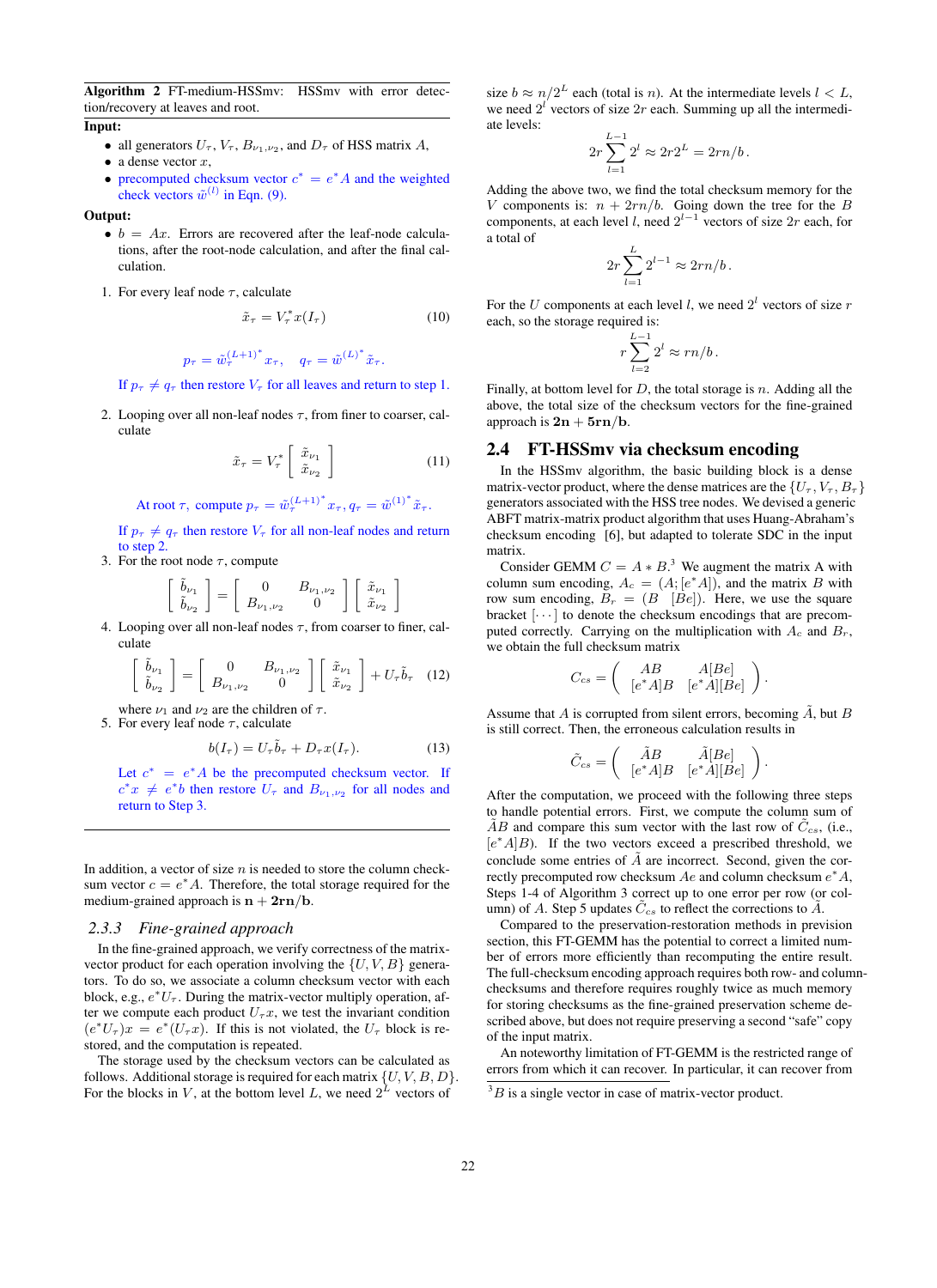Algorithm 3 Using checksum encoding to recover silent errors in a matrix  $\tilde{A}$  and propagating corrections to the product  $\tilde{C} = \tilde{A}B$ .

Given a full checksum matrix  $\tilde{A}^{(full)} =$  $\overline{1}$  $A$  [Ae]  $[e^*A]$  [e  $[e^*Ae]$ 1 , possibly including errors as described above, this algorithm corrects the erroneous elements of  $\tilde{A}$  if possible, and returns the number of errors. An error code is returned if the errors  $\vec{A}$  cannot be corrected.

- 1. Compute:  $r = \tilde{A}e [Ae],$ Count:  $N_r$  = number of nonzero elements in r. Record each nonzero row index i:  $p[j] = i, 0 \le j \le N_r$ .
- 2. Compute:  $c^* = e^* \tilde{A} [e^* A]$ Count:  $N_c$  = number of nonzero elements in c. Record each nonzero column index i:  $q[j] = i, 0 \le j \le N_c$ .
- 3. If  $N_r \neq N_c$ , return error code for multiple errors per row or column.
- 4. Co-locate the error at row  $p[i]$ , column  $q[j]$

```
for i = 1 : N_rfor j = 1 : N_cif (r[p[i]] = c[q[j]]), then recover:
             \tilde{A}_{p[i],q[j]} = \tilde{A}_{p[i],q[j]} - r[p[i]].endfor
endfor
```

```
5. Propagate corrections from \tilde{A} to \tilde{C}for i = 1 : N_rfor i = 1 : N_cif (r[p[i]] = c[q[j]]), then recover:
                for k = 1 : N_B\tilde{C}_{p[i],k} = \tilde{C}_{p[i],k} - r[p[i]]B_{q[j],k}.endfor
        endfor
```
endfor

only one error per row or column.<sup>4</sup> However, both high efficiency and strong resilience could be achieved by hybrid methods that first attempt to recover using Algorithm 3 and resort to restoration when necessary.

Table 1 summarizes the memory requirement for various HSSmv algorithms presented in this section, including the extra storage needed for the FT algorithms. The second column is the baseline of the size of HSS matrix A itself. The next two columns contain various checksum vectors and the data size in the safe store.

We also explored the possiblity of appending checksum rows to matrices prior to HSS factorizatation. This approach does provide an invariant condition, but the invariant is preserved only within the interpolation error of the HSS factorization. Preliminary experiments indicated that these error bounds were not tight enough to permit efficient error detection.

### 3. IMPLEMENTATION AND EVALUATION

In this section, we discuss how we implement the new ABFT algorithms and how we assess their performance.

#### 3.1 Containment Domains

Containment Domains (CDs) provide an API for An efficient implementation of our ABFT algorithms. CDs provide a software

Table 1: The storage requirement (in number of real values). Notation:  $n$  is the matrix dimension,  $b$  is the block size at the finest level partition, and  $r$  is the HSS-rank (assuming uniform everywhere). The total size of  $\{U, V, B\}$  generators plus D is  $M = 18r^2n/b + nb$ . The variable  $s = rn/b$  is introduced for brevity.

|            | <b>HSS</b> |                   | Safe      |              |
|------------|------------|-------------------|-----------|--------------|
|            | matrix     | Checksum          | store     | Total        |
| Without FT | М          | $\mathbf{\Omega}$ |           | М            |
| Coarse     | М          | n                 | $M+n$     | $2(M+n)$     |
| Medium     | М          | $n+2s$            | $M+n+2s$  | $2(M+n+s)$   |
| Fine       | М          | $2n+5s$           | $M+2n+5s$ | $2(M+2n+5s)$ |
| Encoded    | М          | $4n+10s$          |           | $M+4n+10s$   |

layer to facilitate the preservation-restoration model, including nesting control constructs, and durable storage. We used a newly developed, low-overhead implementation from UT Austin [16].

Containment domains are a programming construct that enables applications to express, tune, and specialize error detection, state preservation and restoration, and recovery to satisfy application specific resilience needs [4]. The following features are attractive for our algorithms. First, CDs respect the deep machine and application hierarchies expected in exascale systems. This matches well with our hierarchical algorithms. Second, CDs allow software to preserve and restore state selectively within the storage hierarchy, to support local recovery, which is desirable for large-scale applications, since it enables preservation to exploit locality of storage, and rather than requiring every process to recover from an error, limits the scope of recovery to only the affected processors. Third, since CDs nest, they are composable. Errors can be completely encapsulated, or escalated to calling routines through a well-defined interface. Finally, the CD interfaces are flexible enough to tailor error detection and recovery mechanisms to suit our needs. We can easily implement hybrid algorithms that combine both preservationrestoration and data encoding. Thus, we need only a minimum amount of rollback and re-execution.

Algorithm 4 lists the pseudo-code including the calls to the CD routines for Step 1 of the FT-medium-HSSmv algorithm (Algorithm 2).

# 3.2 Performance metrics for resilience

The evaluation metrics for any fault-tolerant algorithm should include the following: the runtime overhead incurred by the resilience mechanism when no fault occurs (failure-free overhead), the runtime overhead when errors occur, as well as the memory cost introduced for fault handling. For runtime analysis, we divide the runtime of our algorithm into three states. A *working* state indicates normal work (forward progress) of our algorithm, without error checks. Failure-free overhead is represented by the *checking* state, which indicates that the algorithm is performing preventive action (checking), but no error was detected. We account for fault handling time in the *recovering* state, which includes both time spent detecting an error, and the time recovering from failures. We use the fraction of time spent working as our main performance metric.

We describe the performance of our algorithms with a vector  $\Pi = (\Pi_W, \Pi_R, \Pi_C)$ , where the subscripts W, R, and C denote the working, recovering, and checking states, and each component  $\Pi_i$  represents the fraction of time that the system is in the state i. Errors occur at random times, so the transitions among states form a stochastic process. A statistical model, such as a continuous-time

<sup>4</sup>A higher density of errors could be tolerated if additional checksum rows/columns were appended to the matrix.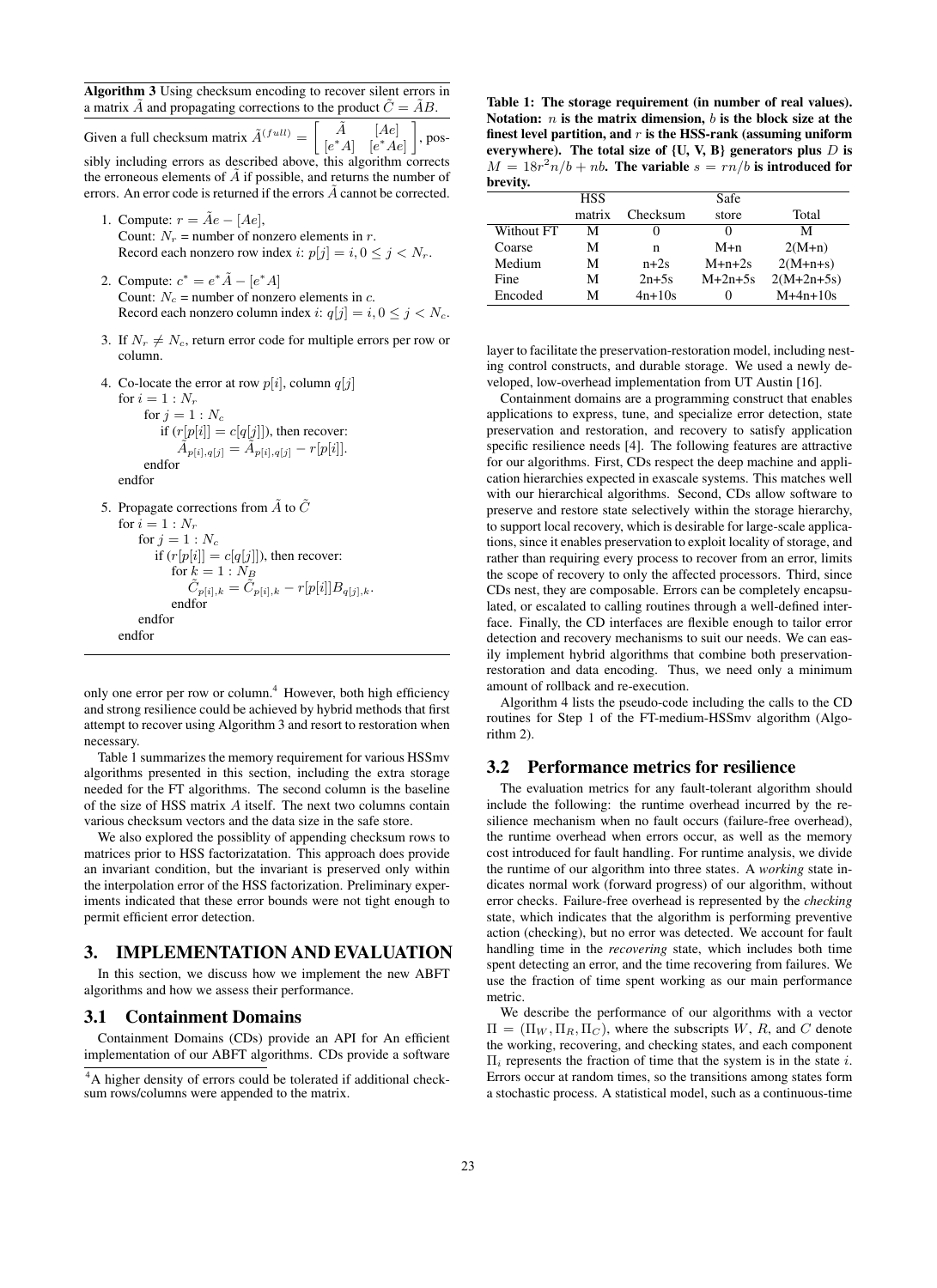Algorithm 4 Details of Algorithm 2 Step 1 including CDs.

Input:

- $V_{\tau}$  generators for leaf-nodes of HSS matrix A,
- a dense vector  $x$
- weighted check vectors  $\tilde{w}^{(L)}$  in Eqn. (9)

#### Output:

- $\tilde{x}^{(L)} = V^{(L)*}x$ .
	- Errors are recovered after the leaf-node calculations.
- 1. CD\_Begin( )
- 2. //Preserve selected data for this CD. For every leaf node,  $\tau$ : CD\_Preserve( $V_{\tau}$ )
- 3. For every leaf node,  $\tau$ , calculate:  $\tilde{x}_{\tau} = V_{\tau}^* x(I_{\tau})$

$$
p_{\tau} = \tilde{w}_{\tau}^{(L+1)^*} x_{\tau}, \quad q_{\tau} = \tilde{w}^{(L)^*} \tilde{x}_{\tau}.
$$

- 4. //If the assertion fails, control returns to CD\_Begin. //On second pass, CD\_Preserve will restore data. CD\_Assert(  $p_{\tau} = q_{\tau}$  )
- 5. CD\_Complete( )



Figure 2: State transition diagram.

Markov chain, can be used to estimate the performance of such systems, by associating a transition rate with each allowed transition between states. The system remains working state for an average time T, after which it performs error-related work. Errors are discovered at a rate of  $1/m$ . In the Markov model, m represents the mean time spent in the working state before an error is found. It takes a time  $c$  to test for an error (check), and a time  $f$  to recover from (fix) an error. The time  $f$  includes any time for reloading data, performing rework, or correcting errors. When multiple recovery trials are necessary, perhaps due to errors during recovery, we incorporate these effects in this model by increasing  $f$ . If we use these rates in a Markov model of our finite-state machine, and solve for the steady-state probabilities, then we find:

$$
\Pi = \left(\frac{m}{D}, \frac{f+c}{D}, \frac{(m/T)c - c}{D}\right)
$$
  

$$
D = m + f + (m/T)c
$$
 (14)



Figure 3: Runtime overhead for fault-tolerant HSSmv algorithms is smaller than the system's natural performance variation. Red markers are averages over eight runs. The fastest and slowest runs are indicated with vertical lines. Boxes show the standard error.

If no failures occur, then  $m \gg T$ , and from (3.2)

$$
\Pi = \left(\frac{T}{T+c}, 0, \frac{c}{T+c}\right),\tag{15}
$$

which matches what we expect intuitively. In the failure-free case, we spend no time recovering ( $\Pi_R = 0$ ), but experience some slowdown due to spending c out of every  $c + T$  cycles running checks. On the other hand, suppose every check fails, then  $m = T$ , and from (3.2) we find that

$$
\Pi = \left(\frac{T}{T+f+c}, \frac{f+c}{T+f+c}, 0\right). \tag{16}
$$

The system executes for a time  $T$  before being taken out of service for a time  $f + c$  for recovery. The quantity  $\Pi_W$  is analogous to the availability metric  $\Lambda$  used in two-state maintenance models. Noting that  $f + c$  is the mean time for repairs (MTTR), and m is a mean time to fail (MTTF), from the first component of (3.2) we recover the familiar expression  $\Lambda = MTTF/(MTTF + MTTR)$ .

# 4. RESULTS AND DISCUSSION

We tested our FT HSSmv algorithms by injecting errors into the HSS factors at random times during the HSSmv operation. Before the HSSmy iterations begin, we register every  $U, V, B$  and  $D$ block with an ErrorInjector class. When matrix encoding is used, the entire encoded matrix is registered. The error injection module schedules 1,000 errors with frequencies sampled from an exponential probability distribution and memory locations uniformly distributed across the registered arrays. During the iterations, errors injection is triggered according to the schedule by comparing the current time to the schedule after each preserve call (or blockmv when matrix encoding is used). A new schedule is generated whenever the previous schedule is completed.

Our initial (uncompressed) matrix was a square H-matrix with side lengths of 20,000, generated for each off-diagonal block with rank of 5% of its size. The HSS construction used 1,000 random sampling vectors. The relative error in the matrix  $L^{\infty}$  norm due to compression of  $10^{-10}$ . We then performed 10,000 iterations of the HSSmv algorithm, each with a different random vector.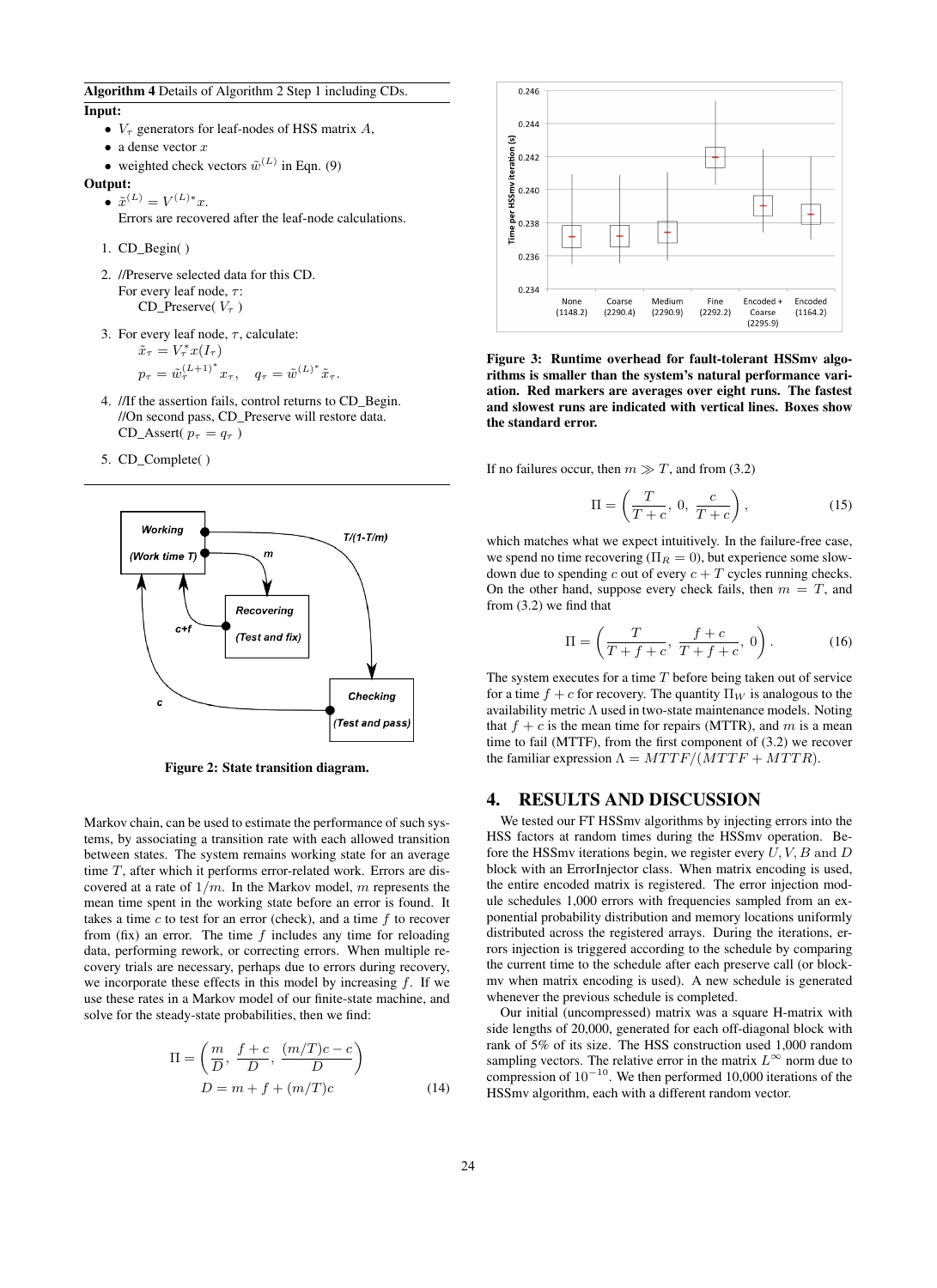

Figure 4: The runtime of fault-tolerant HSSmv algorithms increases with error rate. Fine-grained error checking minimizes recovery costs.

Figure 3 shows the runtime overhead for each FT algorithm when no errors are injected. Encoded+coarse is a hybrid method that uses matrix encoding as its primary fault tolerance mechanism and resorts to coarse-grained restoration when FT-GEMM is unsuccessful. Note that these timings include only the HSSmv iterations and exclude *a)* the time to construct the HSS matrix (167 s), *b)* the time to store a nonvolatile copy of the HSS matrix (0.2 s), and *c)* time to precompute the checksum arrays (0.2 s). In every case, the additional costs for data preservation and error checking are less than 2% of the runtime without FT (labeled "None" in the figure). Runtime overhead for the fine-grained CDs is higher than the others, but is nevertheless small—nearly within the natural performance variation of the system. Figure 3 also lists in parenthesis, the total memory used by each algorithm. Memory use doubles when CDs are used because an additional copy of the matrix required for recovery. The fine-grained matrix encoding algorithm requires only 1% more memory than the non-resilient algorithm, but is somewhat less robust than using CDs (see Section 2.4).

The fine-grained error checking provided the best performance at high error rates. Figure 4 shows that the runtime of the coarse- and medium-grained FT algorithms increased steeply when the error rate exceeded the HSSmv iteration rate. At the highest error rate tested (1 per second), performance of the coarse-grained algorithm is roughly half that of the fine-grained CD and encoding schemes, which are nearly the same speed as the unprotected algorithm.

To extend our measurements to lower, more realistic error rates, we analyzed our timing data using a Markov model. During the runs described in Figures 3 and 4, we logged the value of *gettimeofday* for each error injection event or transition between work, check and recovery states of the FSM. We then post-processed this log to determine the total time in each state and the transition rate between states. Figure 5 compares the fraction of the total time spent in the working state as measured by the log files to the fraction predicted by the Markov model using the transition rates from the runs with 10<sup>−</sup><sup>3</sup> errors/second. Agreement between the two is excellent at low error rates. At higher error rates, errors may be injected during the recovery state and, when detected, cause reentry into the recovery state. This relationship between the recovery rate and the error rate is not accounted for by the three-state Markov model and explains the diminishing fidelity of the model at higher error rates.

# 5. RELATED WORK

Earlier work with ABFT for dense linear systems includes Huang's checksum encoding schem for error detection and recovery for ma-



Figure 5: Efficiency of fault-tolerant algorithms as measured (points) and as predicted by the Markov model (lines).

trix multiplication [6]. Chen used distributed checksums to enable tolerance of fail-stop failures on distributed systems [3]. Matrix encoding techniques were extended to LU and QR decompositions by Luk and Park, who used low-rang updates to acheive fast error recovery [10, 9]. This was applied to distributed parallel LU decomposition by Du [5]. FT algorithms have also been developed for two-sided decompostions such as Hessenberg reduction [7] and bidiagonal reduction [8].

A growing volume of work incorporates FT into iterative solvers with sparse matrices. Bronevetsky and de Supinski combined ABFT for encoding and detecting errors with checkpoint based recovery to tolerate errors in sparse iterative methods [2]. Shantharam developed a checksum encoding scheme to detect errors in sparse matrix-vector multiplication and triangular solve operations, and used these to construct a FT PCG solver [13]. Zhang combined an inner-outer solver (that is relatively insensitive to faults during inner iterations) with preservation-restoration techniques to build a FT iterative solver [21].

Our work is distinguished from other FT algorithms by its focus on the HSS matrix format and the use of CDs to perform finegrained error correction *within* the HSSmv operation.

# 6. CONCLUSIONS AND FUTURE WORK

Our data shows that FT-HSSmv algorithms effectively handle errors at high error rates, about one error per second. Since the failure-free overhead of our algorithms is small, the overall runtime overhead when failures do occur remains small until the time between errors approaches the recovery time of the algorithm. We showed that the additional runtime costs of medium-grained and fine-grained error checking are small. Our analysis of these results with the Markov model shows that we can identify the limits of these algorithms' effectiveness by performing measurements at low error rates, and extrapolating these results to higher error rates. Finally, our experience developing these algorithms shows that the preservation methods are robust and straightforward, at the expense of requiring a form of safe storage, whereas the encoding techniques require no safe storage, but required changes to data structures and modifications to the algorithms to ensure that the additional encoding information is maintained.

We next speculate about what our results imply for making parallel HSSmv algorithms [12, 18] resilient. In a parallel HSS construction, the HSS blocks are distributed across processors. The steps in Algorithm 2 remain essentially unchanged. The coarse method,